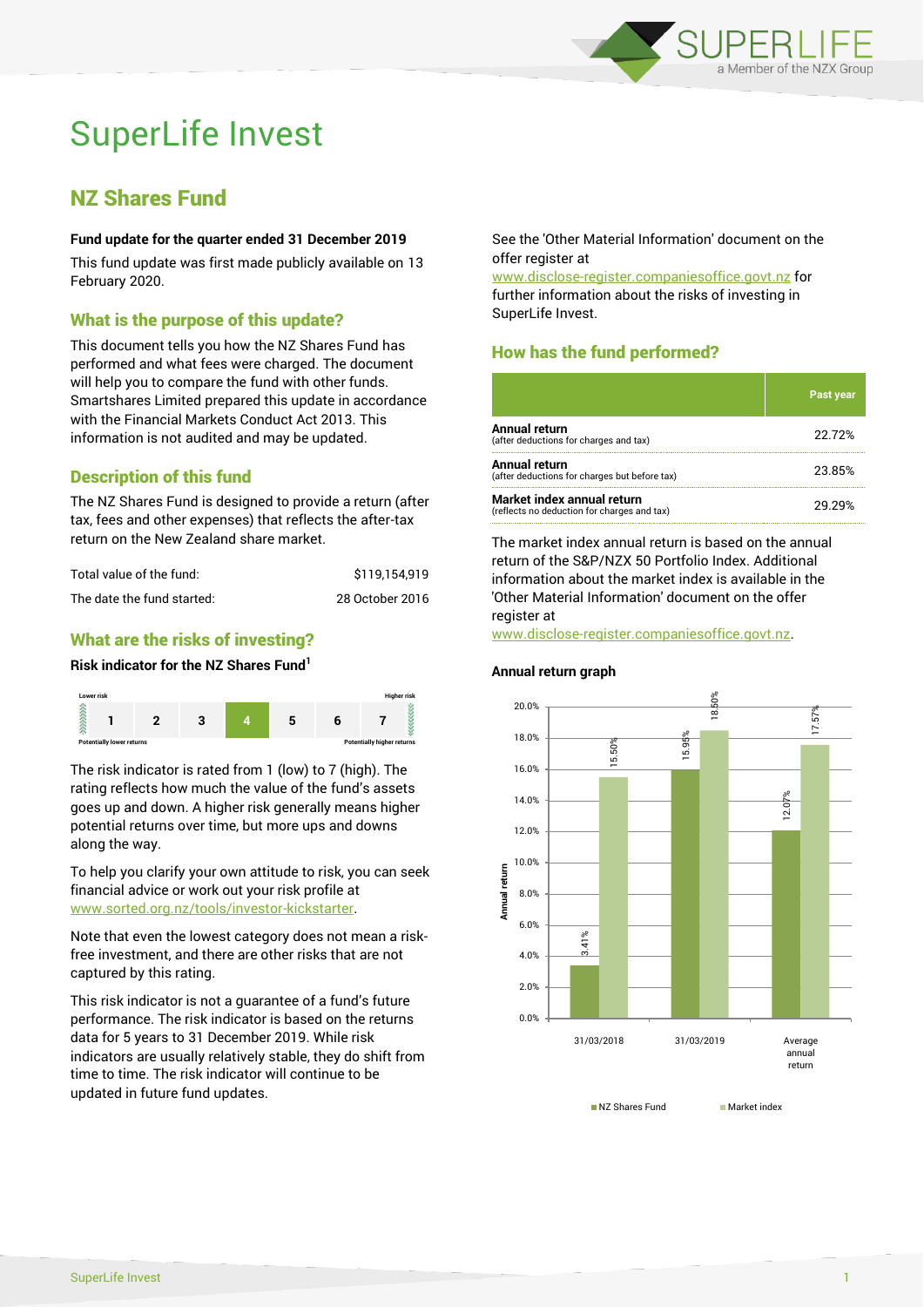

This shows the return after fund charges and tax for each year ending 31 March since the fund started. The last bar shows the average annual return since the fund started, up to 31 December 2019.

**Important:** This does not tell you how the fund will perform in the future.

Returns in this update are after tax at the highest prescribed investor rate (PIR) of tax for an individual New Zealand resident. Your tax may be lower.

# What fees are investors charged?

Investors in the NZ Shares Fund are charged fund charges. In the year to 31 March 2019 these were:

|                                                       | % per annum of fund's<br>net asset value |  |
|-------------------------------------------------------|------------------------------------------|--|
| <b>Total fund charges</b>                             | በ 49%                                    |  |
| Which are made up of:                                 |                                          |  |
| <b>Total management and administration</b><br>charges | 0.49%                                    |  |
| Including:                                            |                                          |  |
| Manager's basic fee                                   | 0.46%                                    |  |
| Other management and<br>administration charges        | 0.03%                                    |  |
| Other charges                                         | Dollar amount per investor               |  |
| Administration fee                                    | \$12 per annum                           |  |

Investors may also be charged individual action fees for specific actions or decisions (for example, if an investor has a financial adviser and has agreed to pay a fee to the adviser for providing financial advice). See the Product Disclosure Statement for SuperLife Invest for more information about those fees.

Small differences in fees and charges can have a big impact on your investment over the long term.

GST is included in the fund charges set out above.

# Example of how this applies to an investor

Jess had \$10,000 in the fund and did not make any further contributions. At the end of the year, Jess received a return after fund charges were deducted of \$2,272 (that is 22.72% of her initial \$10,000). Jess paid other charges of \$12. This gives Jess a total return after tax of \$2,260 for the year.

# What does the fund invest in?

#### **Actual investment mix**

This shows the types of assets that the fund invests in.



#### **Target investment mix**

This shows the mix of assets that the fund generally intends to invest in.

| <b>Asset Category</b>        | <b>Target asset mix</b> |
|------------------------------|-------------------------|
| Cash and cash equivalents    | 1.00%                   |
| New Zealand fixed interest   |                         |
| International fixed interest |                         |
| Australasian equities        | 99.00%                  |
| International equities       |                         |
| Listed property              |                         |
| Unlisted property            |                         |
| Commodities                  |                         |
| Other                        |                         |